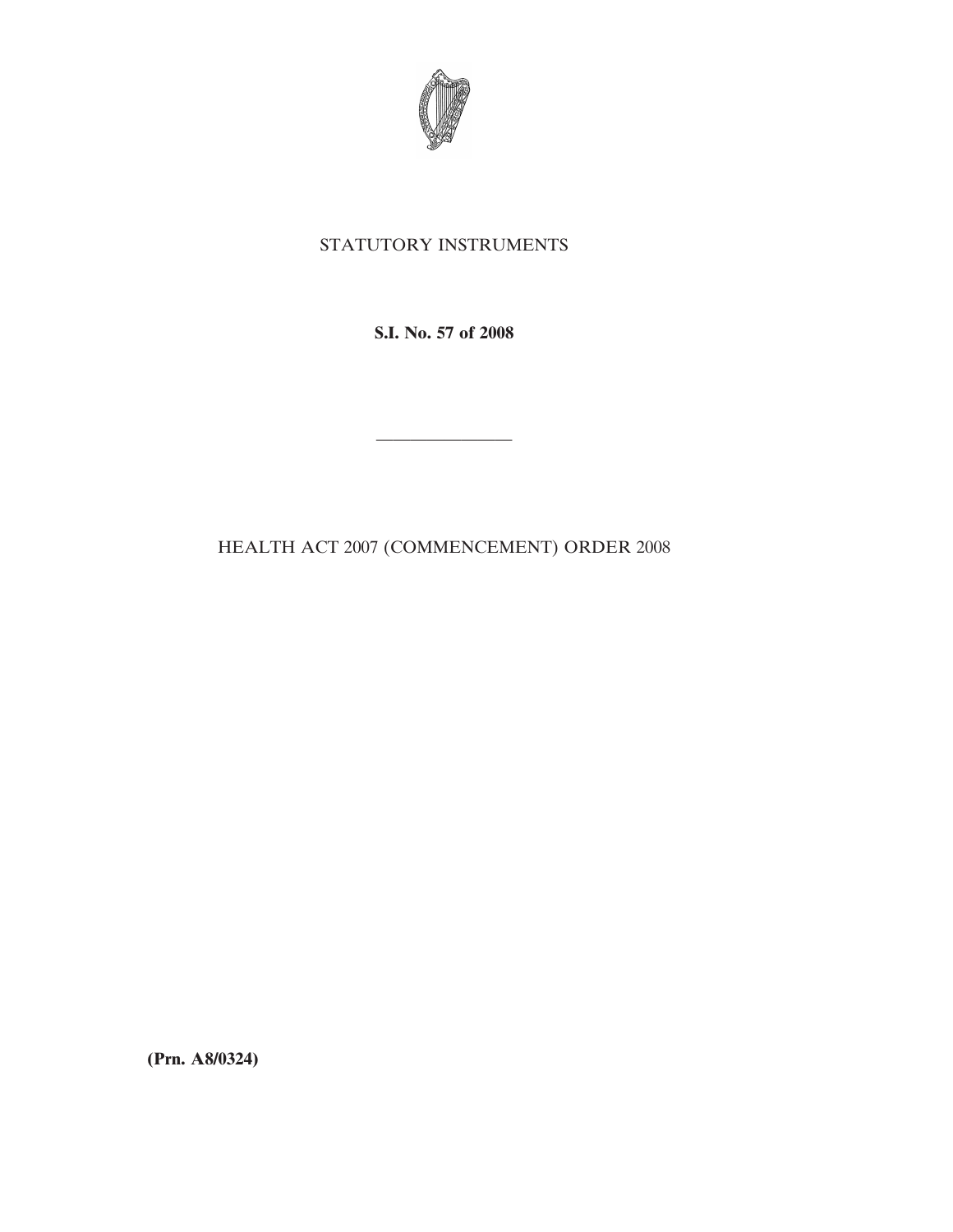## HEALTH ACT 2007 (COMMENCEMENT) ORDER 2008

I, MARY HARNEY, Minister for Health and Children, in exercise of the powers conferred on me by section 3 of the Health Act 2007 (No. 23 of 2007) hereby order as follows:

1. This Order may be cited as the Health Act 2007 (Commencement) Order 2008.

2. The following provisions of the Health Act 2007 (No. 23 of 2007) come into operation on the date of the making of this Order:

- (*a*) section  $8(1)(c)$  of Part 2;
- (*b*) for the purposes of monitoring compliance with standards in accordance with section  $8(1)(c)$ , the following provisions of Part 9:
	- (i) section 70;
	- (ii) section  $73(1)$ ;
	- (iii) section 73(3) (except paragraph (*b*));
	- (iv) section 73(4) (except paragraph  $(c)(ii)$ );
	- (v) section 73(5) (except subparagraph  $(ii)$ );
	- (vi) section  $73(6)$ ;
	- (vii) section  $73(7)$ ;
	- (viii) section 74;
	- (ix) section 75 (except subsections  $(1)(b)$ ,  $(2)(a)(ii)$  and  $(2)(b)(ii)$ and  $(iii)$ );
	- (x) section 76;
	- (xi) section 77;
	- (xii) section 78 (except subparagraphs (ii) and (iii));

*Notice of the making of this Statutory Instrument was published in "Iris Oifigiu´il" of* 11*th March*, 2008.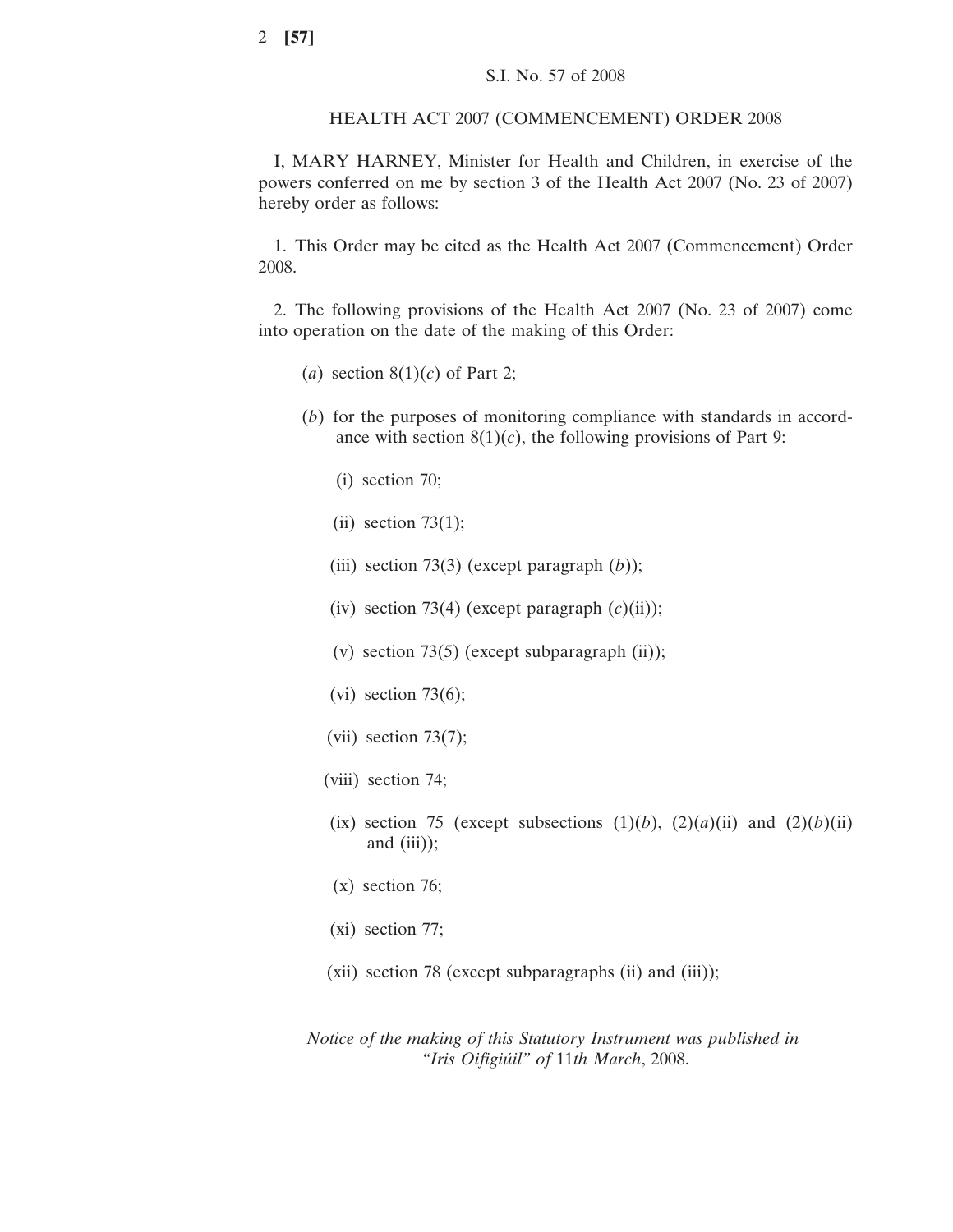- (*c*) for the purposes of monitoring compliance with standards in accordance with section  $8(1)(c)$ , the following provisions of Part 10:
	- (i) section  $79(1)(b)$  and (3);
	- (ii) section 80 (except subsection  $(1)(b)$ ).



MARY HARNEY Minister for Health and Children.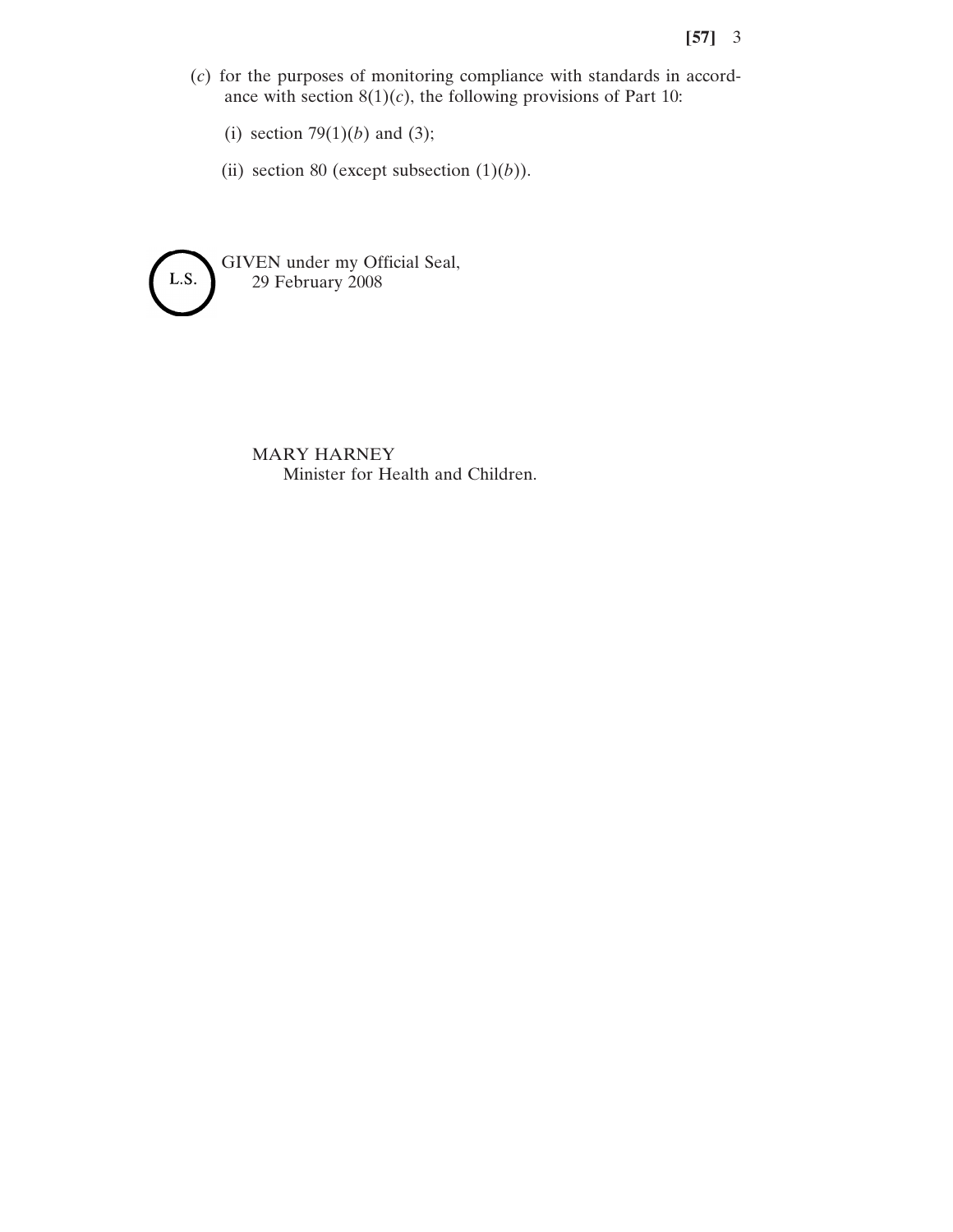## 4 **[57]**

## EXPLANATORY NOTE

*(This note is not part of the Instrument and does not purport to be a legal interpretation)*

This Statutory Instrument brings into operation section  $8(1)(c)$  and associated provisions of the Health Act 2007 (No. 23 of 2007) with effect from the 29th day of February 2008.

Section  $8(1)(c)$  of the Act provides for the Health Information and Quality Authority to monitor compliance with standards it sets on safety and quality of services. The associated provisions provide for the appointment by the Authority of authorised persons to monitor compliance with standards set by the Authority in accordance with section  $8(1)(c)$  and for such authorised persons to have the powers set out in Part 9 of the Act respecting the monitoring of compliance with standards set. The provisions also relate to offences and proceedings for offences under Part 10 of the Act in this regard.

Department of Health and Children

February 2008